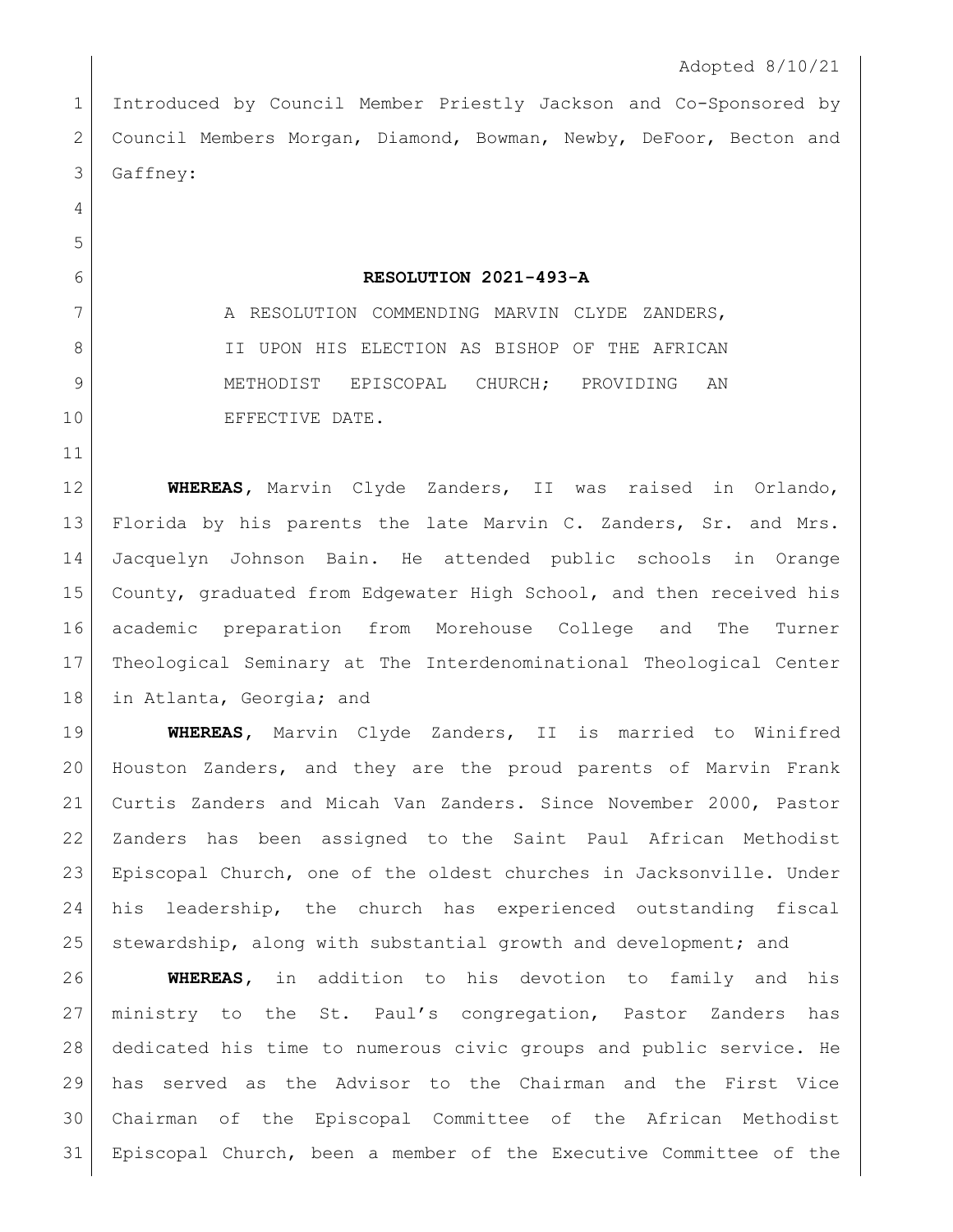General Board as well as the Vice Chairman of the Commission of Global Witness and Ministry of the African Methodist Episcopal Church, is the Treasurer for the Eleventh Episcopal District of the African Methodist Episcopal Church, and is the Co-Organizer of the Clay County Minority Coalition as well as a Board Member for the Duval County Partners for Education. Marvin Zanders is also an 7 active member of the Omega Psi Phi Fraternity, Incorporated, a 32° 8 | Mason PHA - Champion Lodge #2 and Tillman Valentine Consistory #22; and

 **WHEREAS,** on July 10, 2021, over 1600 delegates of the church's 11 supreme governance body met to review and change the denomination's laws and policies, receive reports from its agencies, and elect denominational leadership. On that day four new bishops were elected to the African Methodist Episcopal Church by majority vote at the 51st Quadrennial Session of the General Conference in Orlando. Bishop Zanders will now serve the 16th AME District (Caribbean, South America and Europe) and notably is the first Morehouse College graduate elected as a Bishop in AME Church 19 history; now therefore

**BE IT RESOLVED** by the Council of the City of Jacksonville:

 **Section 1.** The City of Jacksonville hereby commends Bishop Marvin Clyde Zanders, II upon his election as bishop in the African Methodist Episcopal Church. City Council appreciates his years of service to our community, his spiritual guidance and support for his congregation, and his lifelong devotion to 26 transforming lives through hope and faith.

 **Section 2. Effective Date.** This Resolution shall become effective upon signature by the Mayor or upon becoming effective without the Mayor's signature.